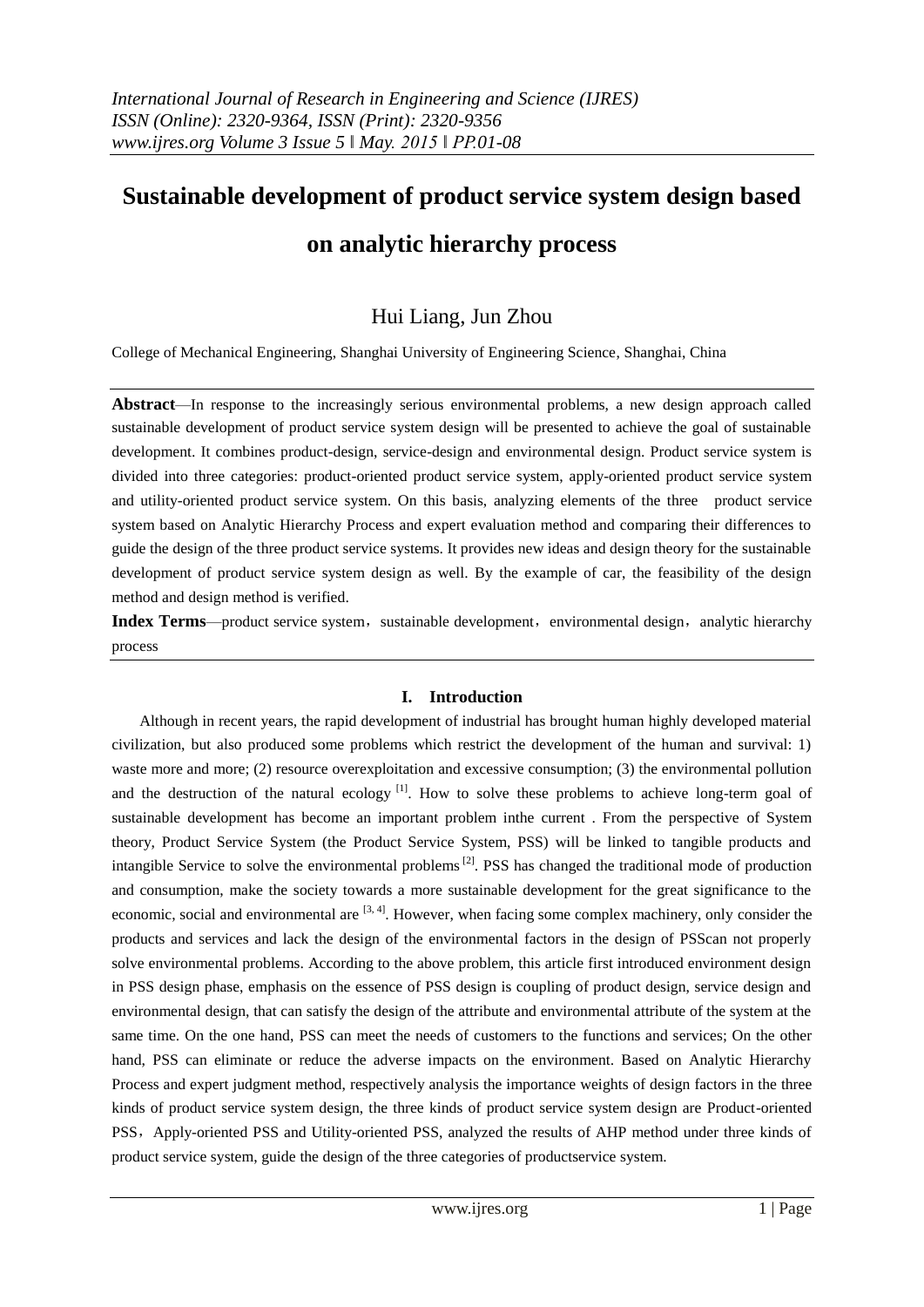## **II. The sustainable development ofPSS design**

## **2.1**. **Product service system (PSS)**

Although PSS put forward more than ten years, however, PSS is not a unified definition<sup>[5]</sup>. Roy put forward that the core of PSS is provided to consumers a special function and the result, consumers don't need to buy or own material products <sup>[6]</sup>; Tukker thought that PSS is through the business network (or with a product)provided to the customer a special type of value concepts<sup>[7]</sup>; Maussang defined PSS: PSS is the product in combination with service to meet user needs<sup>[8]</sup>. In addition, there are many scholars have definedPSS. Although these definitions vary, the key features of PSS can be extracted from these definitions:

(1) The first purpose of PSS is to create new valueto meet customer demand; The second is to achieve sustainable development.

(2) PSS is integration of tangible product and intangible service. The key is the function of the product and the result, the user can not own or buy material products achieving the features of the product and the result <sup>[9]</sup>.

According to the Product service system ownership of customer and the degree of service in Product service system , Product service system can be divided into Product oriented PSS, application oriented PSS andUtilityoriented PSS  $^{[10]}$ , as shown in table 1. Study is based on the three kinds of PSS.

| Name        | Level of service                                                                | ownership                                                                                                                                                                  |  |  |
|-------------|---------------------------------------------------------------------------------|----------------------------------------------------------------------------------------------------------------------------------------------------------------------------|--|--|
| <b>PPSS</b> | The process of service has began, but the<br>level of service is low.           | Customers have products with the rights<br>of possession, use, usufruct and<br>disposition.                                                                                |  |  |
| <b>APSS</b> | Compared with Product-oriented<br>PSS, the level of service deepen.             | Manufacturer reserves the right to possess,<br>dispose of the product, the customer only<br>to purchase the right to use the products of<br>a certain period and earnings. |  |  |
| <b>UPSS</b> | the level of service is the highest in three<br>kind of Product service system. | Customers don't have the product and do<br>not directly use the product, only has the<br>usufruct of product and service.                                                  |  |  |

| TABLE 1: CLASSIFICATION OF PSS |  |
|--------------------------------|--|
|                                |  |

## 1.2. The sustainable development of PSS

The sustainable development has intimate relationship with the environment. Sustainable development theory is put forward because"environmental crisis" has became a threat to human survival and restrict the economic development and the direct factors affecting social stability, humans began to think seriously about the relationship between human and environment, to have a clear understanding of economic development $[11]$ . To realize the sustainable development of PSS design, not only considering the design of the product and service, but also to carry on the design for the environment. According to the ErP (Enter - realted Products) directive, in various stages of the product life cycle to evaluate the main environmental factors as follow <sup>[12]</sup>:

- (1) the consumption of resources;
- (2) emissions to air, water and soil;
- (3) the noise pollution, radiation, etc;

(4) material recycling, recycling of energy.

analyzing From the Angle of the system, the reasonable system design is the result of system optimization, there is a cross coupling relationship between product design, service design and environment design, as shown in figure 1, to make the PSS can achieve optimal design, only taking the overlap of each other, wecan achieve the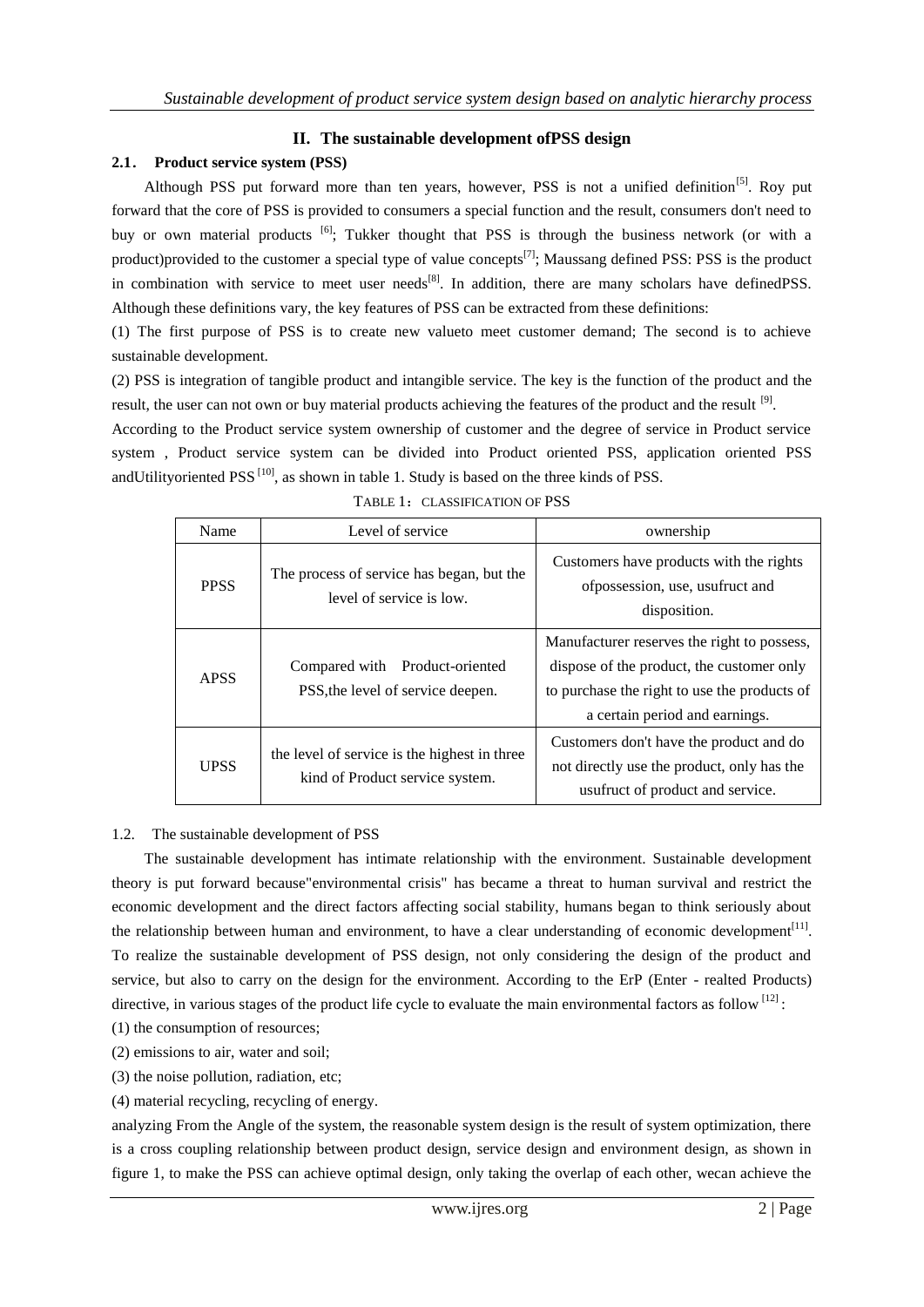sustainable development of Product service system.



Figure 1: the most optimal design of PSS based on sustainable development

## **III. Method of Analytic Hierarchy Process**(**AHP**)

The analytic hierarchy process<sup>[13]</sup> is a solution to solve the complex problem of multi-objective decision which is the method of qualitative and quantitative. This method combines qualitative analysis with quantitative analysis, using the experience of decision makers to judge the standard of each target can be fulfilled between the relative important degree, and reasonably give each decision a weight, the weight is used to determine the relative importance or identify the pros and cons of each solution sequence.

Sustainable development of PSS based on AHP which basic train of thought is target decomposition, introducing environmental design in the design phase, then, using the AHP method to analyze the weight, the final result is used to guide the design of PSS. Figure 2 is the flow chart of the AHP method.



Figure 2: flow chart of Analytic Hierarchy Process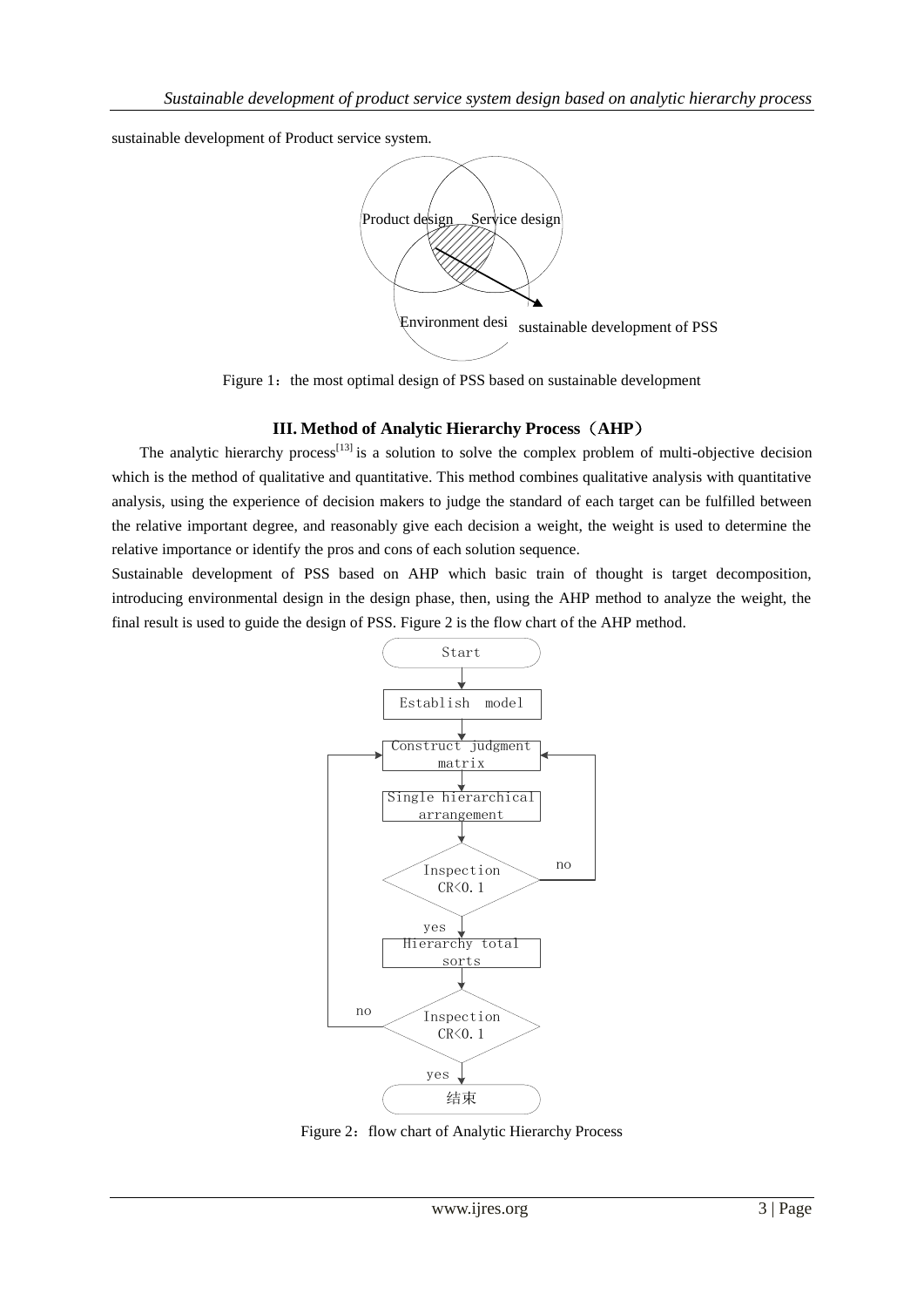The steps of the AHP method are as follows:

(1) establish hierarchy structure model

According to the relationship between decision objective, decision factors (decision criterion) and decision-making object,we divided the system into top layer, middle layer and the lowest. At the highest level is the purpose of decision making, the problem to be solved; The middle layer is the problem of the consideration and decision criteria; The lowest layer is for decision-making object design.

(2) construct judgment matrix

Judgment matrix shows upperdominatelower thatevery lower relative to the upper level of the importance, It is the same level of pairwise comparison results between the elements. Assuming that  $A_i$  and the next layerof  $B_1, B_2,...B_n$  which have relationship with  $A_i$ in A layer of elements, The structure form of the judgment matrix as shown in table 2.

| $A_i$                   | $B_1$    | B <sub>2</sub> | $\cdots$ | $B_n$    |
|-------------------------|----------|----------------|----------|----------|
| $B_1$                   | $b_{11}$ | $b_{12}$       |          | $b_{1n}$ |
| $\mathbf{B}_2$          | $b_{21}$ | $b_{22}$       | $\cdots$ | $b_{2n}$ |
| $\bullet$               | ٠        | ٠              | ٠        | ٠        |
| ٠                       | ٠        | ٠              | ۰        | ٠        |
| $\bullet$               | ٠        | ٠              | ۰        | ٠        |
| $\mathbf{B}_\mathrm{n}$ | $b_{n1}$ | $b_{n2}$       | $\cdots$ | $b_{nn}$ |

Table 2:table structure of judgment matrix

Among them, the b<sub>ij</sub>shows in  $A_i$ ,  $B_i$  to  $B_j$  relative important degree, usually b<sub>ij</sub> option 1, 2, 3.... 9, and the reciprocal of them, the meaning of the Numbers as shown in table 3.

| scale      | implication                                                                                                               |  |  |  |  |  |
|------------|---------------------------------------------------------------------------------------------------------------------------|--|--|--|--|--|
|            | Compared to two factors, they have the same importance                                                                    |  |  |  |  |  |
| 3          | Compared to two factors, One factor is more important than<br>another factor slightly.                                    |  |  |  |  |  |
| 5          | Compared to two factors, One factor is more important than<br>another factor obviously                                    |  |  |  |  |  |
|            | Compared to two factors, One factor is more important than<br>another factor strongly                                     |  |  |  |  |  |
| 9          | Compared to two factors, a factor than another factor is extremely<br>important                                           |  |  |  |  |  |
| 2,4,6,8    | above two adjacent judgment of values                                                                                     |  |  |  |  |  |
| reciprocal | Factors icompared to j is the judgment of the $a_{ii}$ factor j compared<br>toi, the compare judgment $a_{ii} = 1/a_{ii}$ |  |  |  |  |  |

Table 3: scale and meaning of judgment matrix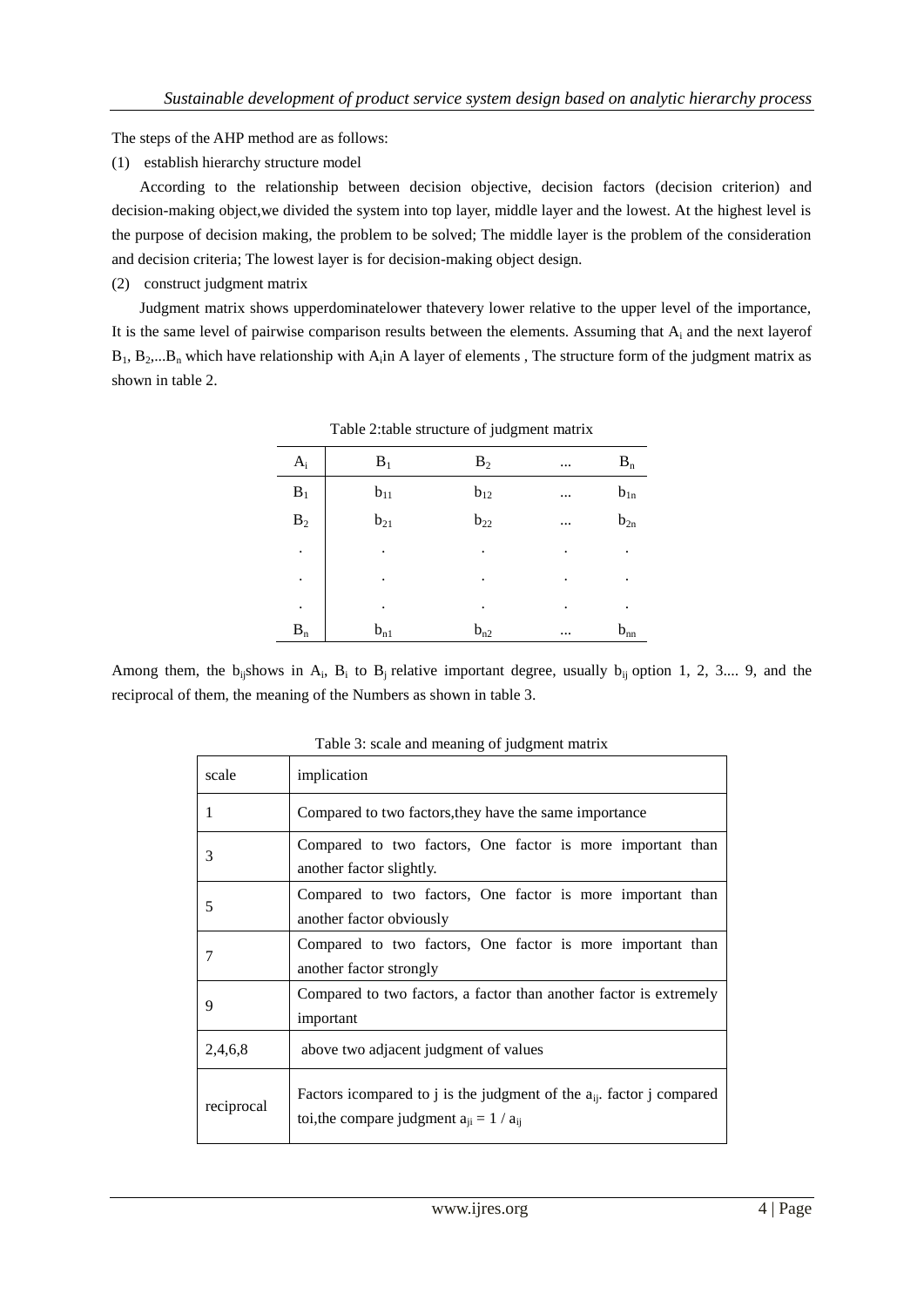## (3) the level of single order and consistency check

Hierarchical single sorting refers to calculate a relative important degree of each element in the hierarchy according to the judgment matrix. Hierarchical single sorting is calculatingthe eigenvalue and eigenvector of judgment matrix B, calculating characteristics of the vector W (normalized eigenvector), W<sub>i</sub>is the weight of corresponding elements. To test the consistency of judgment matrix, need to use consistency judgment form:

$$
CR = \frac{CI}{RI} < 0.1 \qquad CI = (\lambda_{\text{max}} - n)(n-1)
$$

The CI as consistency index, RI as average consistency index. RI values shown in table 4.

|                       | Table 4:value of $R_I$ |   |      |      |      |      |                  |      |      |      |
|-----------------------|------------------------|---|------|------|------|------|------------------|------|------|------|
| $\mathbf{r}$<br>order |                        | ∽ |      |      |      |      | -                |      |      | ΙV   |
| W                     |                        |   | 0.58 | 0.90 | 1.14 | 1.24 | $\Omega$<br>1.JZ | 1.41 | 1.45 | 1.49 |

When  $C_R < 0.1$ , the consistency of judgment matrix is satisfied, otherwise, we need to adjust the judgment matrix, make it has satisfactory consistency.

## (4) the level of total sorts and consistency check

After the calculation of relative importance of various elements we can achieve comprehensive importance of each factor relative to the system.

$$
CR = \frac{C_I}{R_I} < 0.1
$$

Total sorts consistency check:

$$
C_{I} = \sum_{j=1}^{n} a_{j} C_{Ij} \qquad R_{I} = \sum_{j=1}^{n} a_{j} R_{Ij}
$$

When  $C_R < 0.1$ , the consistency of judgment matrix is satisfied, otherwise, we need to adjust the judgment matrix, make it has satisfactory consistency.

## **IV. PSS design decisions instance**

According to the introduction of the AHP, the AHP is very suitable for constructing multiple targets and multiple attribute of the model to solve the problem. The design of product service system is a process about building the design criteria and design index system, at the same time it is a top design process. For example, the sustainable PSS design of cars is just such a multiple attribute and multiple objective decision making problems. This research establish the PSS designing model about cars as shown in figure 3. The AHP model about cars instruct as follows :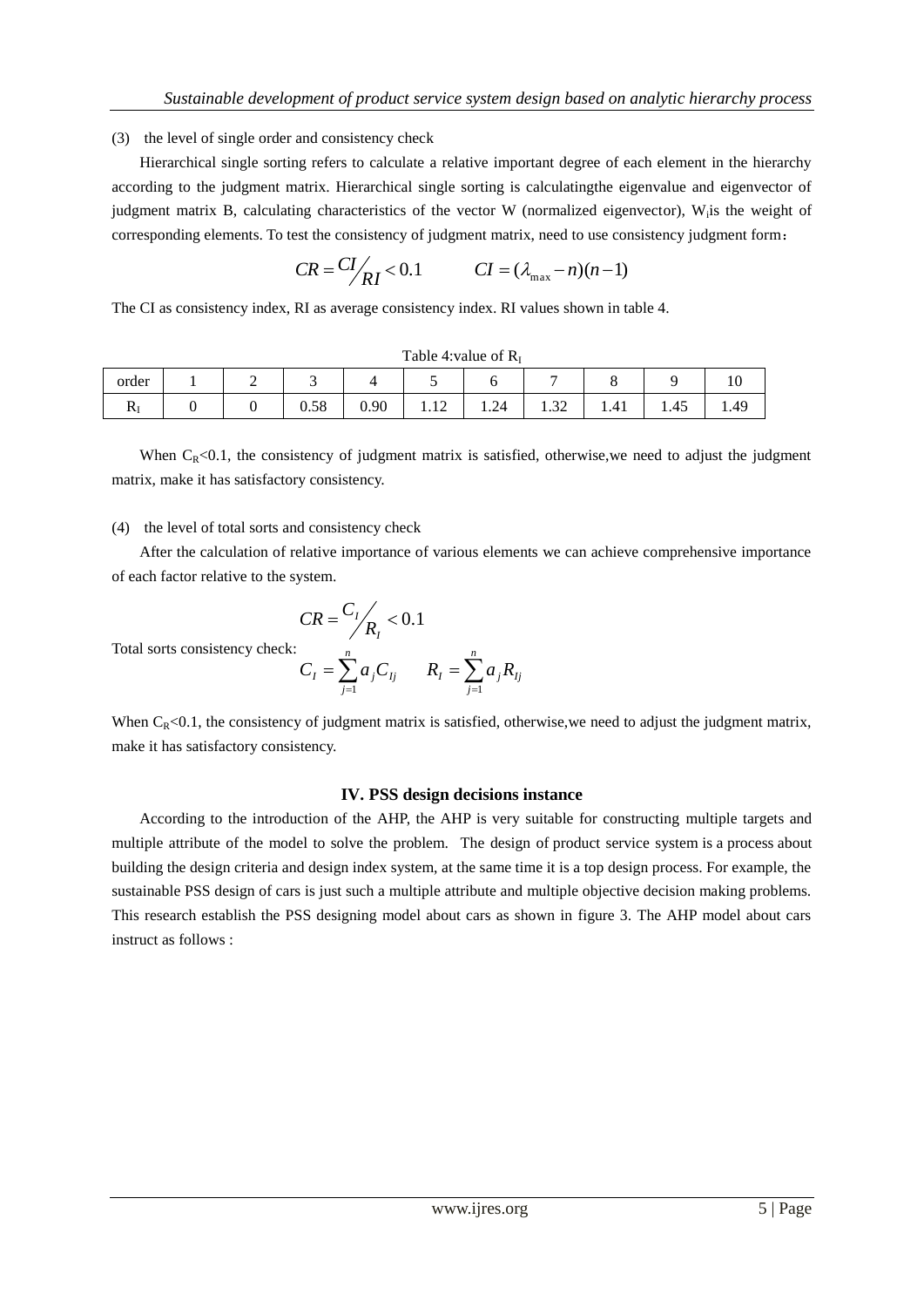

Figure 3: AHP model about the PSS of car

(1)Model is the top-down, divided into four layers: AA layer, A layer, B and C. The AA layer designed for PSS in the car, for example:The A layer is target layer that including product design, service design and environment design; The B layer is further decomposition of indicators aiming at the A layer design elements; The C layer is the undetermined layer of design schemes.

(2)The model of the upper to the lower have the control relationship, forming a model that the upper layer decide the lower layer, and the lower layer influence the upper layer.

(3)From AA layer to A layer, A layer to B layer is aiming at the upper element to build the judging matrix , it is the result that making single hierarchical arrangement. From B to A layer, A layer to AA layer is result of total hierarchical arrangement.

The fusion of different design form the PSS system, the existence of the index layer and criterion layer makes no matter how complex the PSS design becoming possible .This paper respectively for PPSS, APSS and UPSS are studied.

First using the AHP to analyze PPSS: construct judgment matrix: first, in the PPSS, according to the model given by figure 3, judgment matrix is obtained by comparative of each two elements that in the same level. The parameters of the judgment matrix of each layer by the first 20 experts evaluation, and then averaged to determine, last, achieving the judgment matrix AA, A1 - A3.

```
 AA→A:
                                  J
                                  \overline{\phantom{a}}\overline{\phantom{a}}\overline{3}\begin{bmatrix} 0.333 & 2 & 1 \end{bmatrix}L
AA = \begin{bmatrix} 0.2 & 1 & 0.5 \end{bmatrix}Г
            1 5
      Al \rightarrow (B1:B5):\overline{\phantom{a}}\mathbf{I}\mathbf{I}\overline{\phantom{a}}\overline{\phantom{a}}\overline{\phantom{a}}J
             1 0.25 0.5 2 0.333
       L
       L
       \mathbf{I}L
       \mathbf{I}\mathsf{I}L
       Γ
A1 =3 0.5 2 4 1
          0.5 0.2 0.333 1 0.25
            2 0.333 1 3 0.5
             4 1 3 5 2
      A2 \rightarrow (B6: B9):
                                                   \overline{\phantom{a}}\overline{\phantom{a}}'|
                                         0.333
                                                   」
                                                   \overline{\phantom{a}}\mathbf{r}\mathbf{r}ľ
        \begin{array}{|ccc} 0.333 & 1 & 0.5 & 0.333 \end{array}\begin{bmatrix} 0.25 & 3 & 0.333 & 1 \end{bmatrix}\mathbf{r}A2 =0.5 2 1 3
             1 3 2 4
```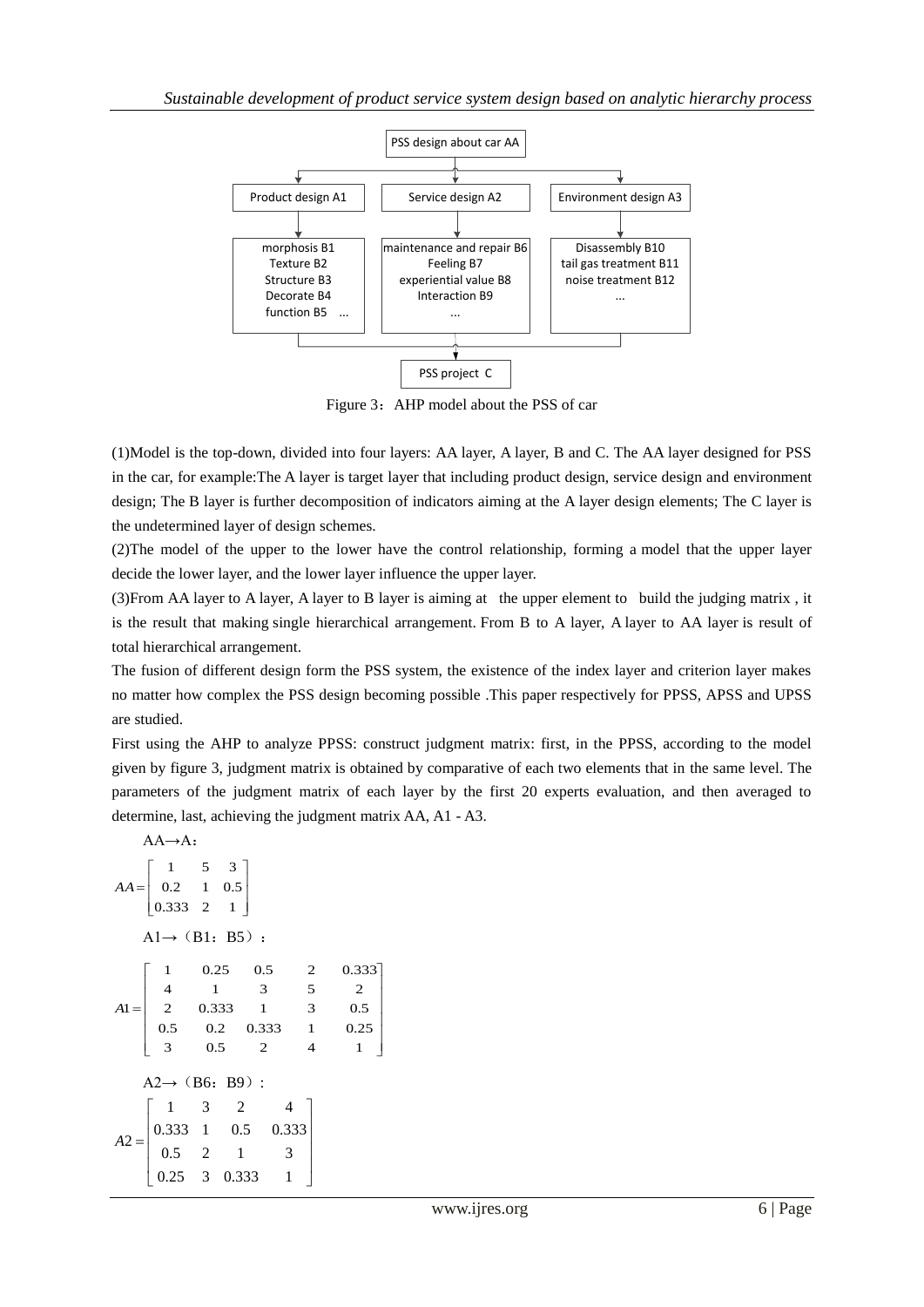$A3\rightarrow$  (B10: B12):  $[0.2 \quad 0.333 \quad 1]$  $\overline{\phantom{a}}$  $\overline{\phantom{a}}$  $5<sup>7</sup>$ L Ľ  $A3 = \begin{vmatrix} 0.333 & 1 & 3 \end{vmatrix}$ L 1 3

According to the AHP method to calculate , the weight of each factor are as follows:

 $\lambda$ =[0.064,0.270,0.104,0.040,0.170,0.055,0.013,0.033,0.02,0.146,0.06,0.025].

Then calculated importance weights of each design element in the design of APSS and UPSS .

In the design of APSS:

 $\rfloor$  $\overline{\phantom{a}}$  $\overline{\phantom{a}}$  $\overline{\phantom{a}}$ L Ľ  $AA = \begin{bmatrix} 0.667 & 1 & 1.5 \end{bmatrix}$  $\mathbf{r}$ 0.667 1 1.5 2

In the design of UPSS:

$$
AA = \begin{bmatrix} 1 & 0.5 & 0.667 \\ 2 & 1 & 1.5 \\ 1.5 & 0.667 & 1 \end{bmatrix}
$$

Results are as follows:

Design of APSS:

```
λ=[0.046,0.191,0.072,0.03,0.121,0.145,0.035,0.086,0.053,0.140,0.057,0.024]
```

```
 Design of UPSS:
```
λ=[0.022,0.092,0.036,0.014,0.057,0.209,0.051,0.125,0.075,0.202,0.083, 0.034]



Figure 4: weight of factors in three kinds of car PSS design

AS figure 4 shown,in three kinds PSS design of cars, the importance weight of each [element](file:///C:\Users\Administrator\AppData\Local\Yodao\DeskDict\frame\20150407091233\javascript:void(0);) Is different, different PSS have different requirements:

(a)The product design weight is 0.648 in the PPSS design, apparently, when the design main consideration should be the product design, such as structure design and function design. For the environment and the service is designed to realize the function of the product.

(b)In the weight of service design in the design of APSS begin to increase, such as the weight of vehicle maintenance increase from 0.055 to 0.145.At this stage, under the premise of considering the product structure, the function design of cars also need to consider.

(c)The environmental design and service design is a main position the design of UPSS, in the system of green